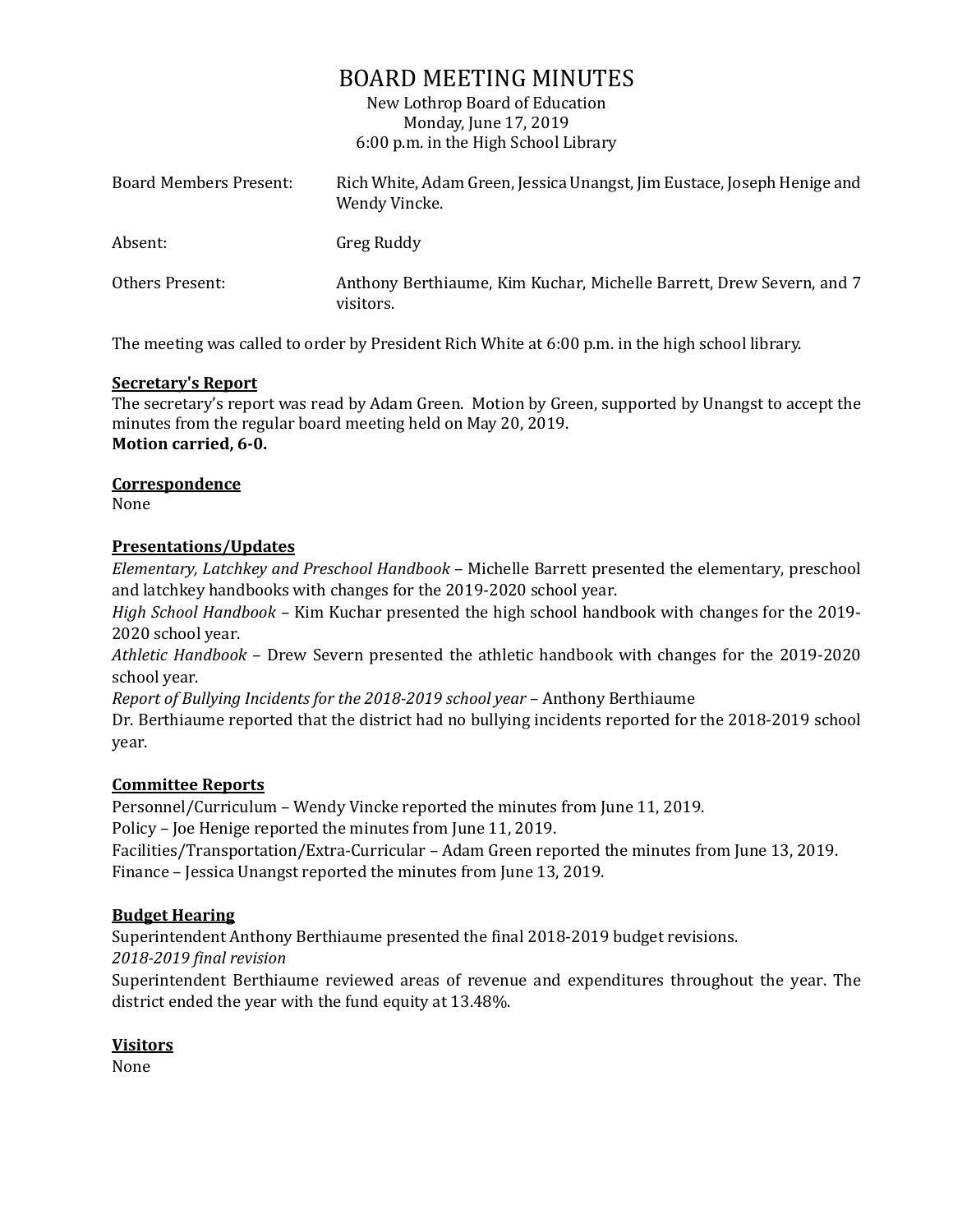## **Financial Reports**

Jessica Unangst read the financial report and presented the following bills for payment: General fund, \$977,902.93; school service, \$50,876.42; for a total of \$1,028,779.35. Motion by Green, supported by Henige to approve the payment of bills. **Motion carried, 6-0.**

The monthly financial report was read as follows: beginning balance, \$1,297,191.12; receipts, \$821,313.86; expenditures: \$1,028,779.35; for an ending balance of \$1,089,725.63. Motion by Eustace, supported by Vincke to accept the monthly financial report as submitted. **Motion carried, 6-0.**

## **Action Items**

Motion by Unangst, supported by Green to accept the final amended budget, including general fund, capital projects, food service, and debt retirement for the 2018-2019 school year as presented. **Motion carried, 6-0.**

Motion by Henige, supported by Eustace to accept the initial projected budget, including general fund, capital projects, food service, and debt retirement for the 2019-2020 school year as presented. **Motion carried, 6-0.**

Motion by Green, supported by Unangst to approve the resignation of Rachael Mills, K-12 music teacher, effective June 10, 2019. **Motion carried, 6-0.**

Motion by Vincke, supported by Eustace to approve the resignation of Jenn Kline, Playground/Office Aide, effective June 10, 2019. **Motion carried, 6-0.**

Motion by Green, supported by Eustace to approve the hire of Megan Bishop, part-time evening custodian, effective June 17, 2019. **Motion carried, 6-0.**

Motion by Unangst supported by Henige to approve the hire of Tracy Turnwald, full-time bus driver for the 2019-2020 school year. **Motion carried, 6-0.**

Motion by Green, supported by Eustace to approve the hire of Amanda Streeter, Preschool Aide, effective August 19, 2019. **Motion carried, 6-0.**

Motion by Green, supported by Henige to approve the hire of Alexandra Blake as a High School English/Social Studies Teacher at Step 0 BA, beginning with the 2019-2020 school year. **Motion carried, 6-0.**

Motion by Unangst, supported by Vincke to approve the hire of Angela Barnette as a High School Science Teacher at Step 5 BA, beginning with the 2019-2020 school year. **Motion carried, 6-0.**

Motion by Henige, supported by Vincke to adopt the MHSAA resolution for the 2019-2020 school year. **Motion carried, 6-0.**

Motion by Vincke, supported by Green to approve the 2019-2020 elementary handbook changes as presented.

**Motion carried, 6-0.**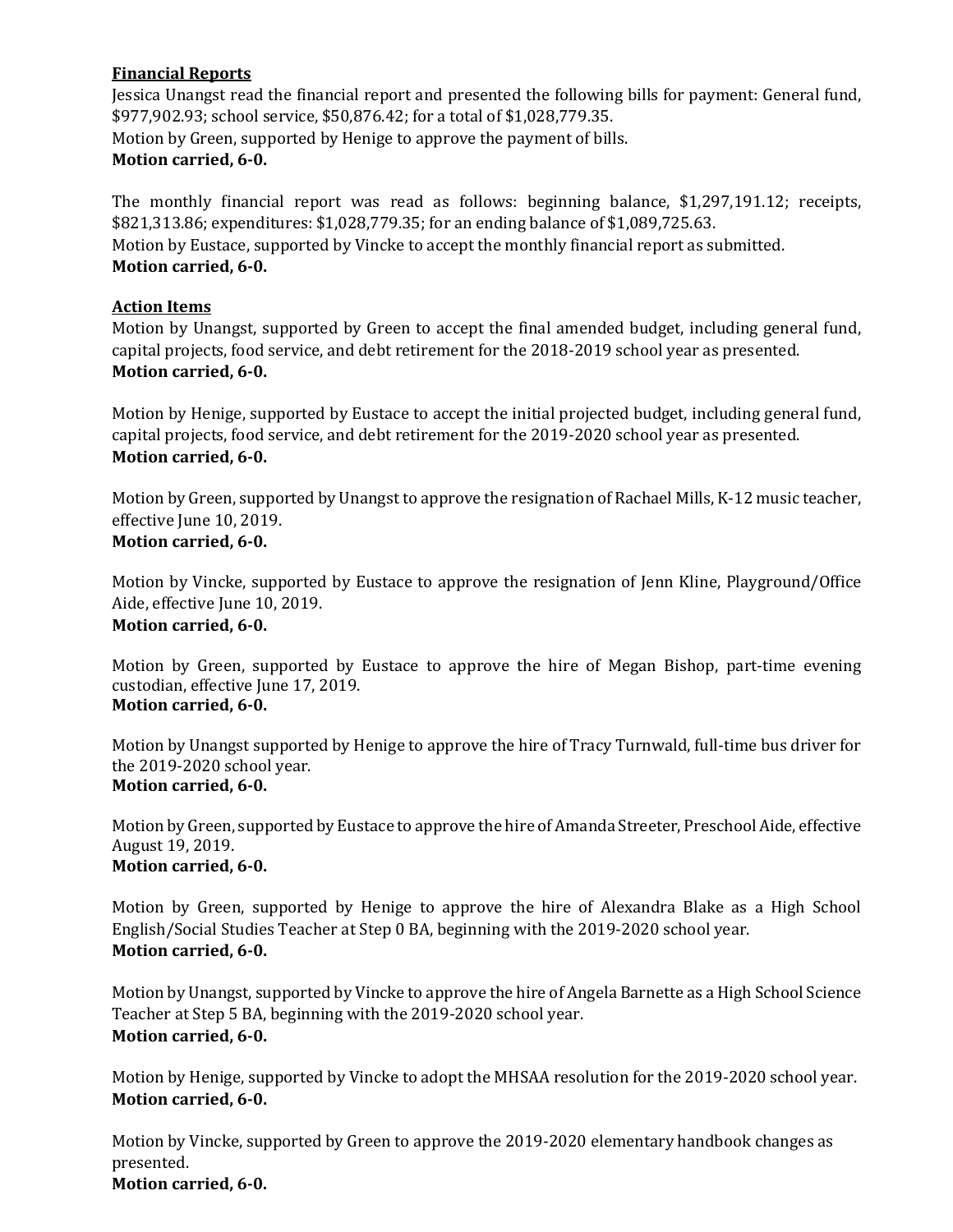Motion by Eustace, supported by Green to approve the 2019-2020 latchkey handbook changes as presented.

## **Motion carried, 6-0.**

Motion by Unangst, supported by Henige to approve the 2019-2020 preschool handbook changes as presented.

## **Motion carried, 6-0.**

Motion by Unangst, supported by Green to approve the 2019-2020 high school handbook changes as presented.

## **Motion carried, 6-0.**

Motion by Henige, supported by Green to approve the 2019-2020 Athletic Code of Conduct. **Motion carried, 6-0.**

Motion by Unangst, supported by Green to approve the bond authorization resolution for the issuance and delegation of the sale of bonds and other matters relating thereto for the 2019 school building and site bonds, series I as presented.

## **Motion carried, 6-0.**

Motion by Green, supported by Eustace to approve the 2019 bond project, contract agreement with THA Architect, as presented.

# **Motion carried, 6-0.**

Motion by Unangst, supported by Eustace to approve the secure entry and toilet room contract agreements with Perrin Construction, Inc. as presented. **Motion carried, 6-0.**

Motion by Green, supported by Henige to approve the purchase of a Nederman S series dust collector from JKL Machinery at a cost not to exceed \$8,702.00 to be paid out of the bond. **Motion carried, 6-0.**

Motion by Unangst, supported by Vincke to approve the crack seal repair bid to the campus parking lot from Asphalt Management, Inc. in an amount not to exceed \$25,690.00 as presented. **Motion carried, 6-0.**

Motion by Vincke, supported by Eustace to approve all administrative and non-instructional administrative contracts for the 2019-2020 school year, effective July 1, 2019 as presented. **Motion carried, 5-0. Green abstained.**

Motion by Unangst, supported by Henige to approve the renewal of the i-Ready, K-8 diagnostic tool from Curriculum Associates for the 2019-2020 school year at a cost not to exceed \$24,642.00, as presented. **Motion carried, 6-0.**

Motion by Green, supported by Unangst to approve hiring Clint Galvas, varsity football coach for the 2019-2020 school year.

# **Motion carried, 6-0.**

Motion by Unangst, supported by Green to approve hiring Brad Barnette, assistant varsity football coach as a contracted employee of PCMI for the 2019-2020 school year. **Motion carried, 6-0.**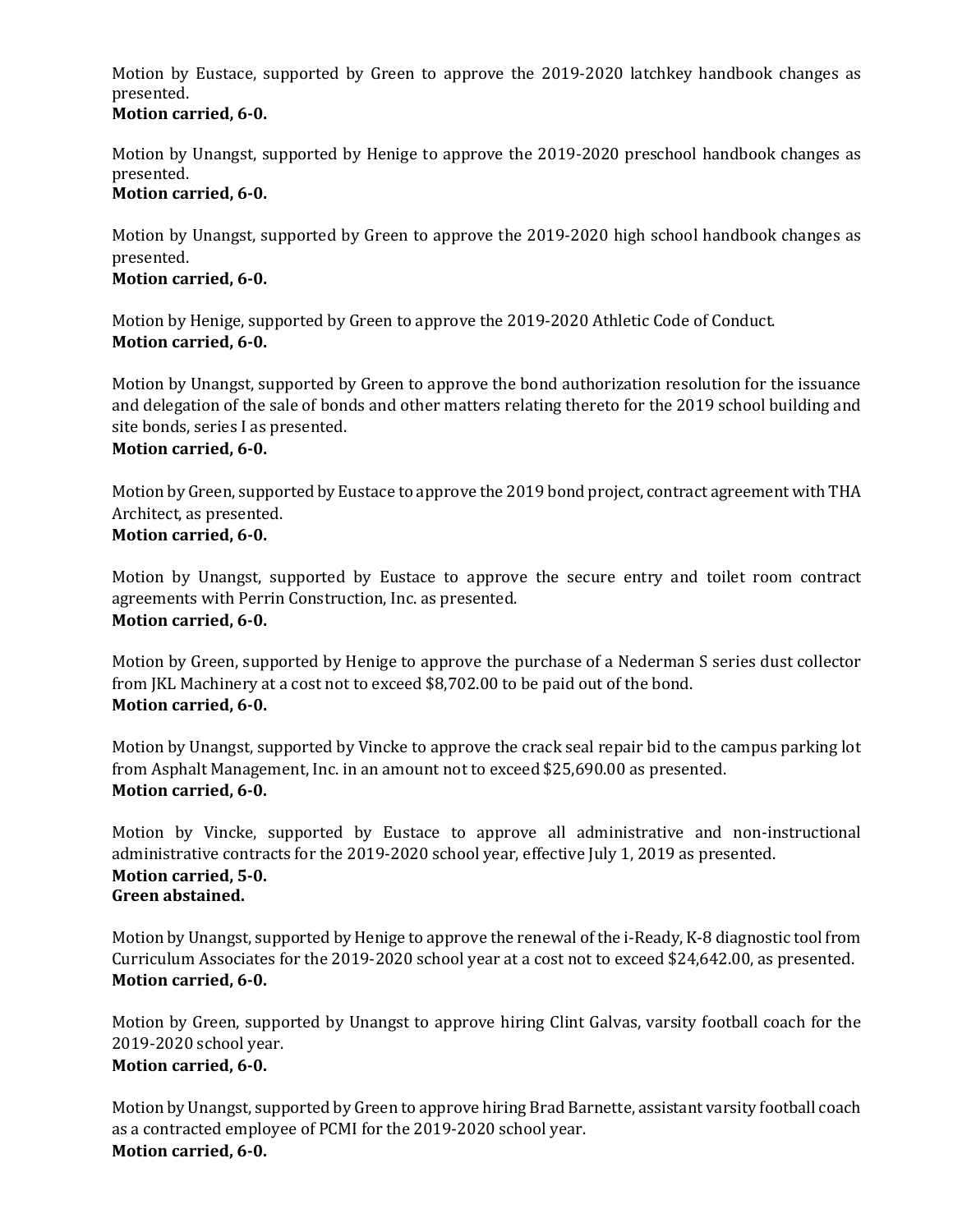Motion by Eustace, supported by Green to approve hiring John Long, assistant varsity football coach for the 2019-2020 school year. **Motion carried, 6-0.**

Motion by Green, supported by Unangst to approve hiring Dajauan Masey, J.V. football coach as a contracted employee of PCMI for the 2019-2020 school year. **Motion carried, 6-0.**

Motion by Henige, supported by Vincke to approve hiring Rondalee Beardslee, varsity volleyball coach as a contracted employee of PCMI for the 2019-2020 school year. **Motion carried, 6-0.**

Motion by Unangst, supported by Green to approve hiring Vera Root, as varsity cross country coach as a contracted employee of PCMI for the 2019-2020 school year. **Motion carried, 6-0.**

Motion by Unangst, supported by Eustace to approve hiring Ashley Kuhl, as assistant cross country coach for the 2019-2020 school year. **Motion carried, 6-0.**

Motion by Green, supported by Eustace to approve hiring Kayla Knieper, 7<sup>th</sup> grade girls basketball coach as a contracted employee of PCMI for the 2019-2020 school year. **Motion carried, 6-0.**

Motion by Eustace, supported by Green to approve hiring James Perry, 8th grade girls basketball coach for the 2019-2020 school year. **Motion carried, 6-0.**

Motion by Unangst, supported by Henige to approve hiring Vera Root, as junior high cross country coach as a contracted employee of PCMI for the 2019-2020 school year. **Motion carried, 4-2. Roll call: Ayes: White, Green, Unangst, Henige; Nayes: Vincke, Eustace;**

**Absent: Ruddy.**

Motion by Unangst, supported by Henige to approve hiring Kevin Clark, as junior high football coach as a contracted employee of PCMI for the 2019-2020 school year. **Motion carried, 5-1. Roll call: Ayes: White, Green, Unangst, Henige, Vincke; Nayes: Eustace; Absent: Ruddy.**

Motion by Green, supported by Eustace to approve hiring Brady Simons, varsity boys basketball coach for the 2019-2020 school year. **Motion carried, 6-0.**

Motion by Vincke, supported by Eustace to approve hiring Ryan Praski, J.V. boys basketball coach as a contracted employee of PCMI for the 2019-2020 school year. **Motion carried, 6-0.**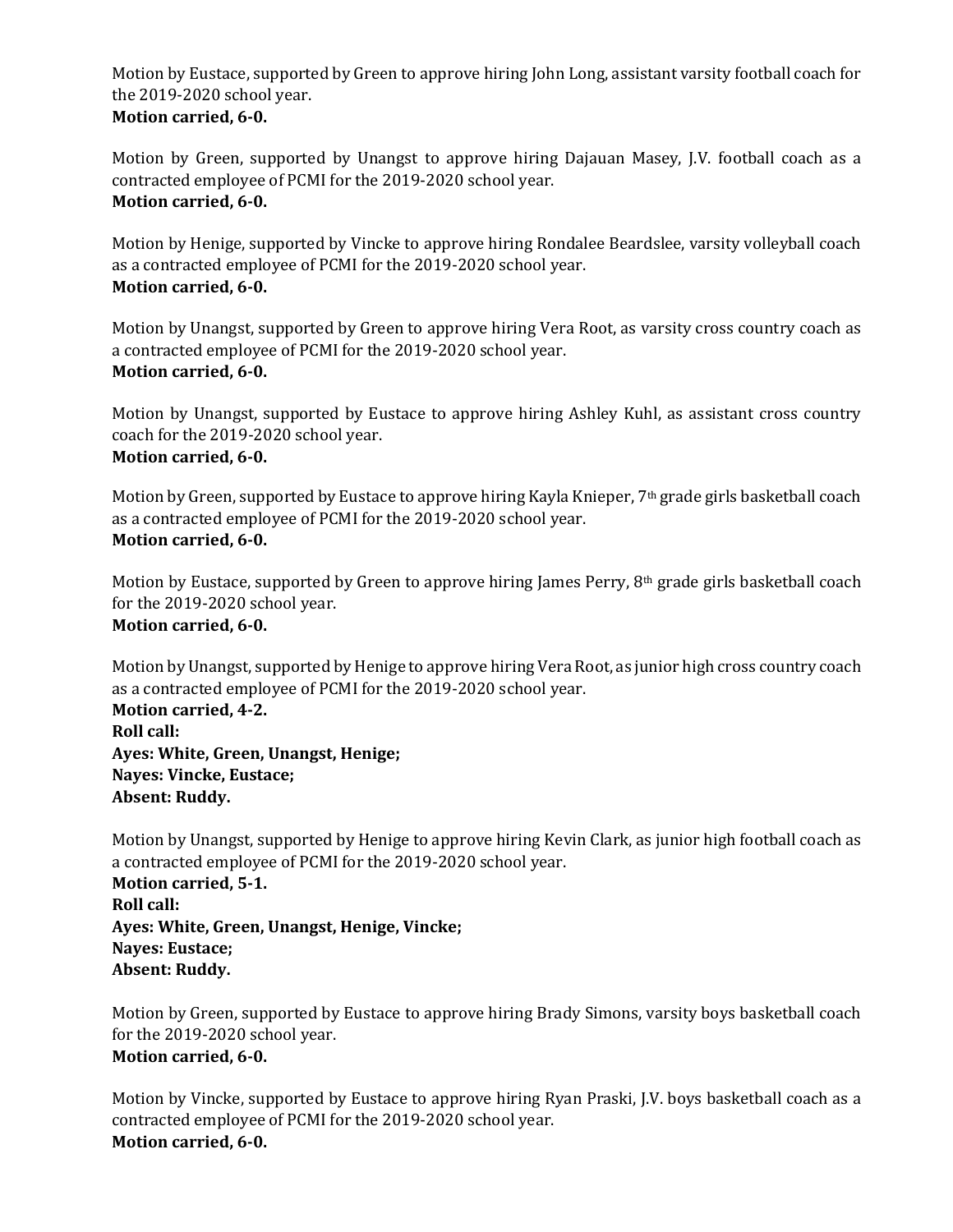Motion by Unangst, supported by Henige to approve hiring James Perry, varsity girls basketball coach for the 2019-2020 school year. **Motion carried, 6-0.**

Motion by Eustace, supported by Green to approve hiring Kayla Knieper, J.V. girls basketball coach as a contracted employee of PCMI for the 2019-2020 school year. **Motion carried, 6-0.**

Motion by Unangst, supported by Eustace to approve hiring Jeff Campbell, varsity wrestling coach for the 2019-2020 school year.

# **Motion carried, 6-0.**

Motion by Unangst, supported by Vincke to approve hiring Kevin Clark, assistant varsity wrestling coach as a contracted employee of PCMI for the 2019-2020 school year.

**Motion carried, 5-1. Roll call: Ayes: White, Green, Unangst, Henige, Vincke; Nayes: Eustace; Absent: Ruddy.**

Motion by Green, supported by Henige to approve the Board meeting dates scheduled on the third Monday of each month with the exception of July 2019 and February 2020 meetings as presented. **Motion carried, 6-0.**

#### **Building/District Updates**

#### *Athletics – Drew Severn*

Mr. Severn shared several sport updates for the spring season. Boys golf finished in the top 15 at the state golf championship meet. Girls softball lost in the district finals game against Byron. Boys baseball lost in the regional game against Valley Lutheran. The boys shared the MMAC league championship with Chesaning. Track boys finished  $1<sup>st</sup>$  in the MMAC league and the girls were  $2<sup>nd</sup>$  in the MMAC. We had several state qualifiers between the two teams as well as 18 state placers and five state champions. Mr. Severn stated that the Pixellot system will be installed this summer. The junior high baseball and softball scoreboard will be up and running by July 4th. The football irrigation/drainage is going as fast as the weather will allow. The grading has been complete. Now moving on to the drainage and irrigation install. We are looking to repair the softball and baseball crows nest roofs and some of the flooring, as well as installing new wall padding in the elementary and high school gyms. Repairs need to take place in the junior high baseball backstop post on the north end and repairing the junior high baseball dugouts. Spring coaches' evaluations are all underway and looking to be completed by the end of the week. Currently, we have a JV volleyball and junior high boys basketball position open. The MMAC has had several discussions on the MMAC league incorporating a  $3^{rd}/4^{th}$ ,  $5^{th}/6^{th}$  boys' and girls' basketball. This was discussed at the June 11 meeting and all MMAC schools will be involved with the exception of Lakeville due to the traveling. Lastly, New Lothrop won the MMAC President's trophy for the league. This is a huge accomplishment for our players, coaches, and community.

#### *Elementary – Michelle Barrett*

Mrs. Barrett reported that she had an evaluation review meeting with all of her teachers. The elementary end of year assembly was a great success. Several prizes were given away; all these prizes or funds for prizes for students and staff were either donated from parents, community members or the PTO. Report card pick up began last week and goes through next week. At that time any report card not picked will be mailed home. Mrs. Barrett mentioned that this year's 5th grade math presented to be an area of weakness and she noted that we are looking for alternate options for next year for this class. A group met with the RESD today and it was pointed out that the statistics on this group of students dropped last year as well. Sometimes this is indicative of the dynamics of the group. Either way, our math teacher has some strategies that she is planning on implementing next year to support. Lastly, Mrs. Barrett reported that the school improvement plan is complete.